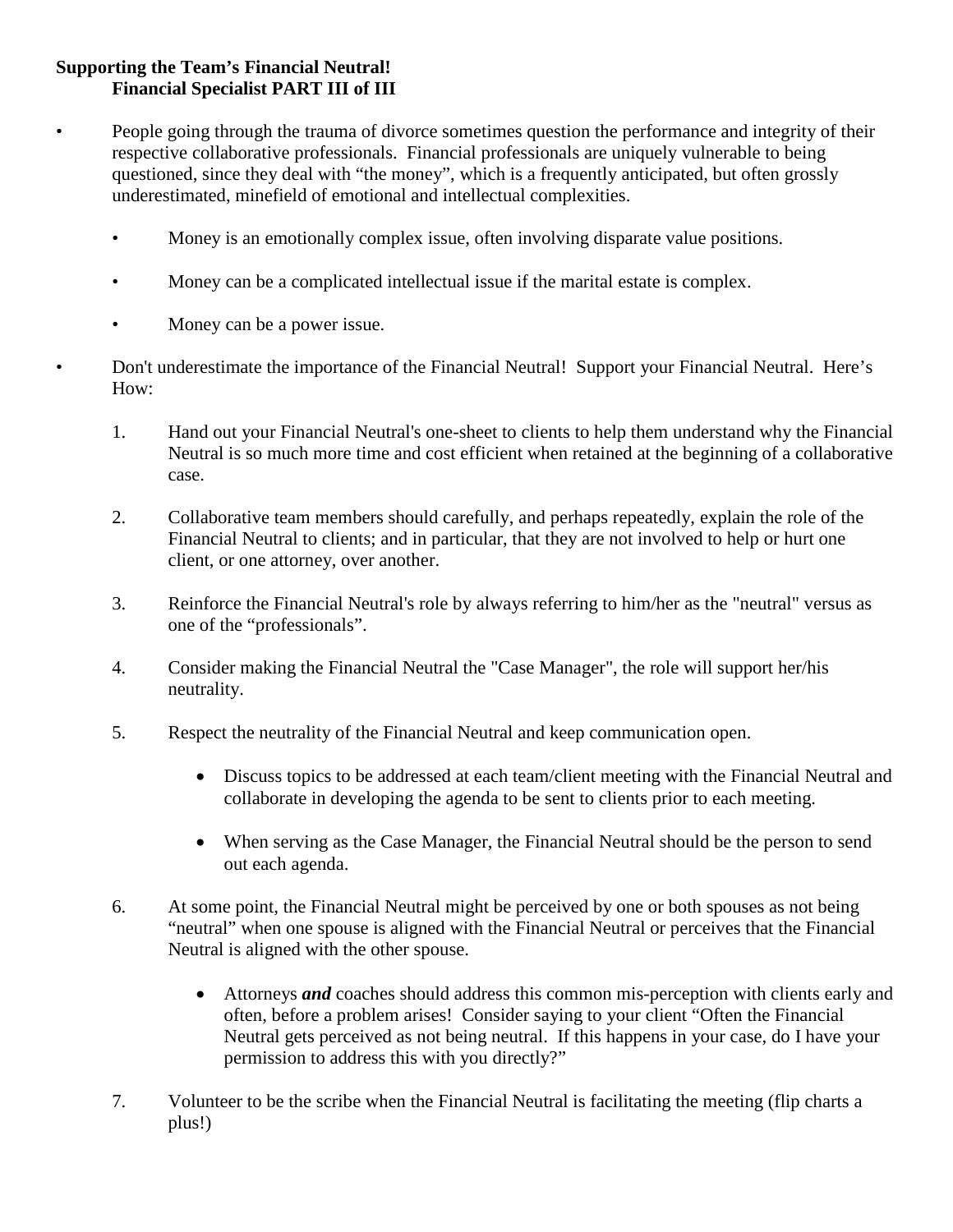- 8. Share your observations about how your client processes financial data. Understanding how different personalities process data is key for our financial professionals.
	- For example, is your client more numbers oriented or picture oriented?
	- Help your Financial Neutral to understand your client's experiences with money and debt and how that informs the perspective of their financial future.
- 9. Advise your clients to provide everything the neutral requests to allow the Financial Neutral to provide detailed narrative report(s). If certain documents and/or information are not available, keep the Financial Neutral in the loop and ask how you can be of support in the gathering of all relevant information needed.
- 10. Help your client to remain open to potential financial options:
	- Explain that the Financial Neutral is in being utilized to present realistic options based on the data.
	- Prepare the higher earner for the likelihood of paying support.
	- Prepare the lower earner or unemployed spouse for the possibility that they may have to find a way to contribute financially.
- 11. Tell your Financial Neutral what you need from her/him; your perception of the financial issues in your case; and how you envision the process for that case.
- 12. Give your Financial Neutral feedback:
	- "Here's how I can help you be more effective in your role as a Financial Neutral."
- 13. Consider hosting a practice group meeting for the group's collaborative attorneys to outline what they need and want from the Financial Neutral; and the group's Financial Neutrals to outline their needs and wants from the collaborative team.
- 14. Remember to tell your Financial Neutral how helpful their work is; they appreciate it!

## **From the PEC:**

Who cuts your hair? Do you tell them about what you do? What about your: chiropractor, massage therapist, physical therapist, yoga instructor, coach, etc?

If you have a good relationship with these wonderful people in the helping professions who are often the first to hear about an impending divorce, then now is the time to take your relationship to the next level and become referral partners.

It starts like this:

1. My clients who are in the midst of divorce could really use your services. Can I have a stack of cards and brochures so I can send them your way?